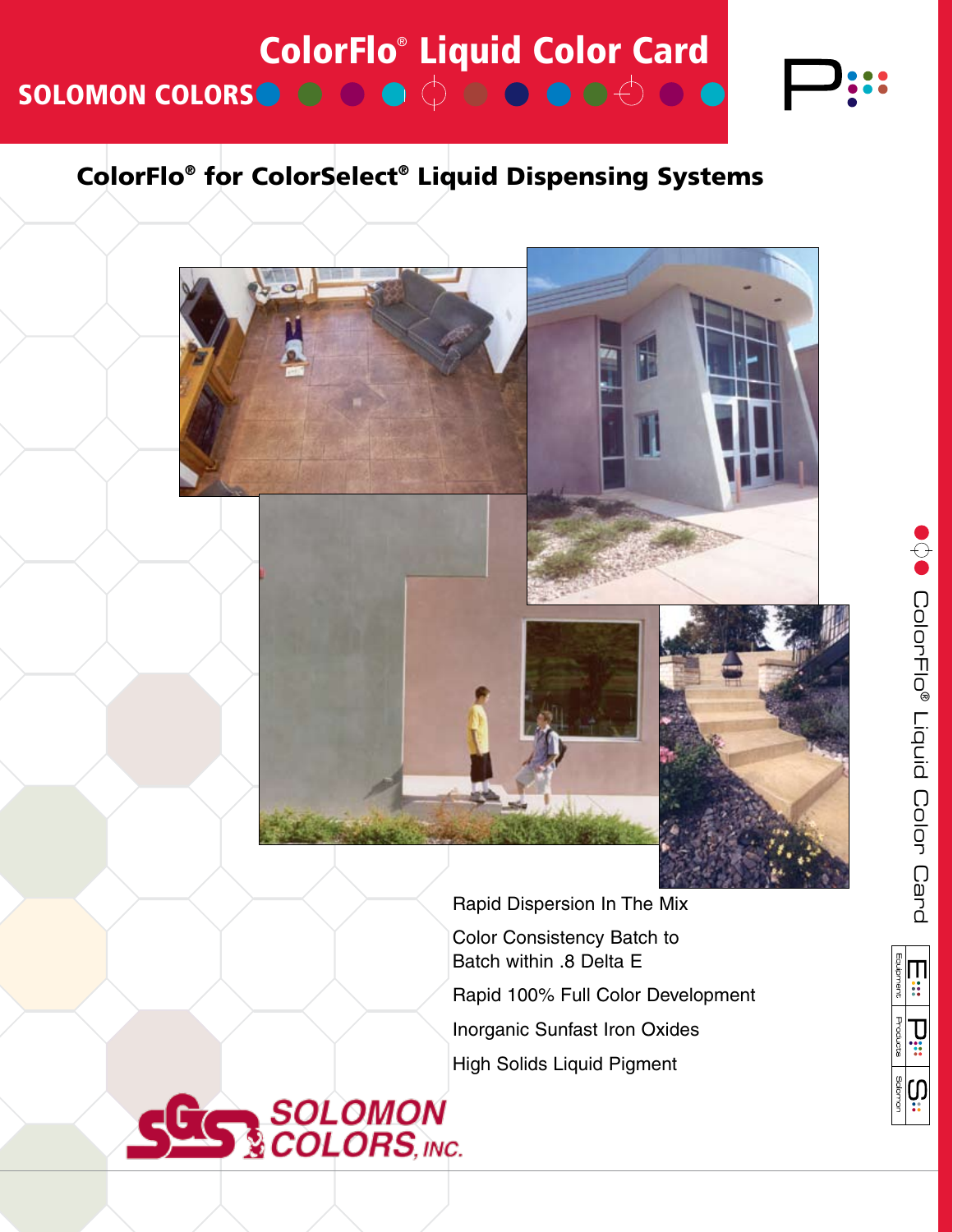# SOLOMON COLORS **ColorFlo® Liquid Color Card**

413 Colony Red 413 Clay 413 Fox Red 413 Terra Cotta 417 Rose 417 Brick Red 417 Paver Red 417 Apple Red 489 Dusty Rose 489 Light Plum 489 Redwood 489 Dark Redwood 288 Rosemary 288 Ginger 288 Bamboo 288 Straw 750 Desert Tan 750 Salmon 750 Prairie Tan 750 Peach 775 Sand 775 Cedar 775 Camel 775 Sedona 757 Buckwheat 757 Pecan 757 Antique Gold 757 Old Gold 755 Trail Dust 755 Driftwood 755 Spice 755 Apricot 1% loading 2% loading 3% loading 4% loading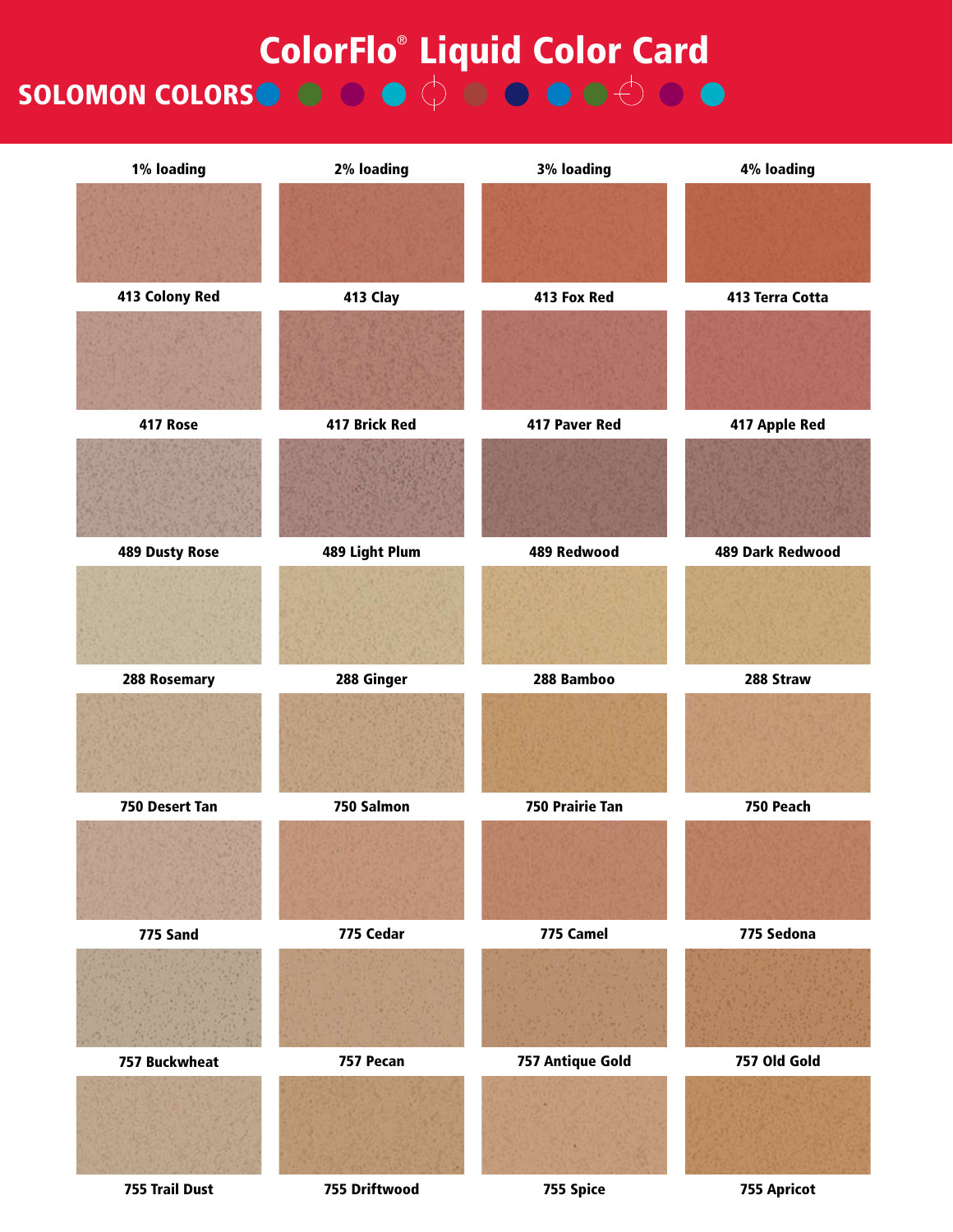**These color chips represent shades of Integral Colors based on 94 lbs. gray Type I-II Portland cement with 4" slump. Use this chart as a guideline only. The colors may not exactly represent the final color. Shade variations of cement and aggregate plus variations in the volume of water, the addition of admixtures and other additives may have an effect on the design mix and final color. We recommend that a test slab be poured and approved prior to the start of the job.**



920 Slate 920 Smoke 920 Charcoal 920 Onyx

Equipment  $\blacksquare$ ÷

Products  $\prod_{i=1}^n$ 

**Solomon** CO)

285 201